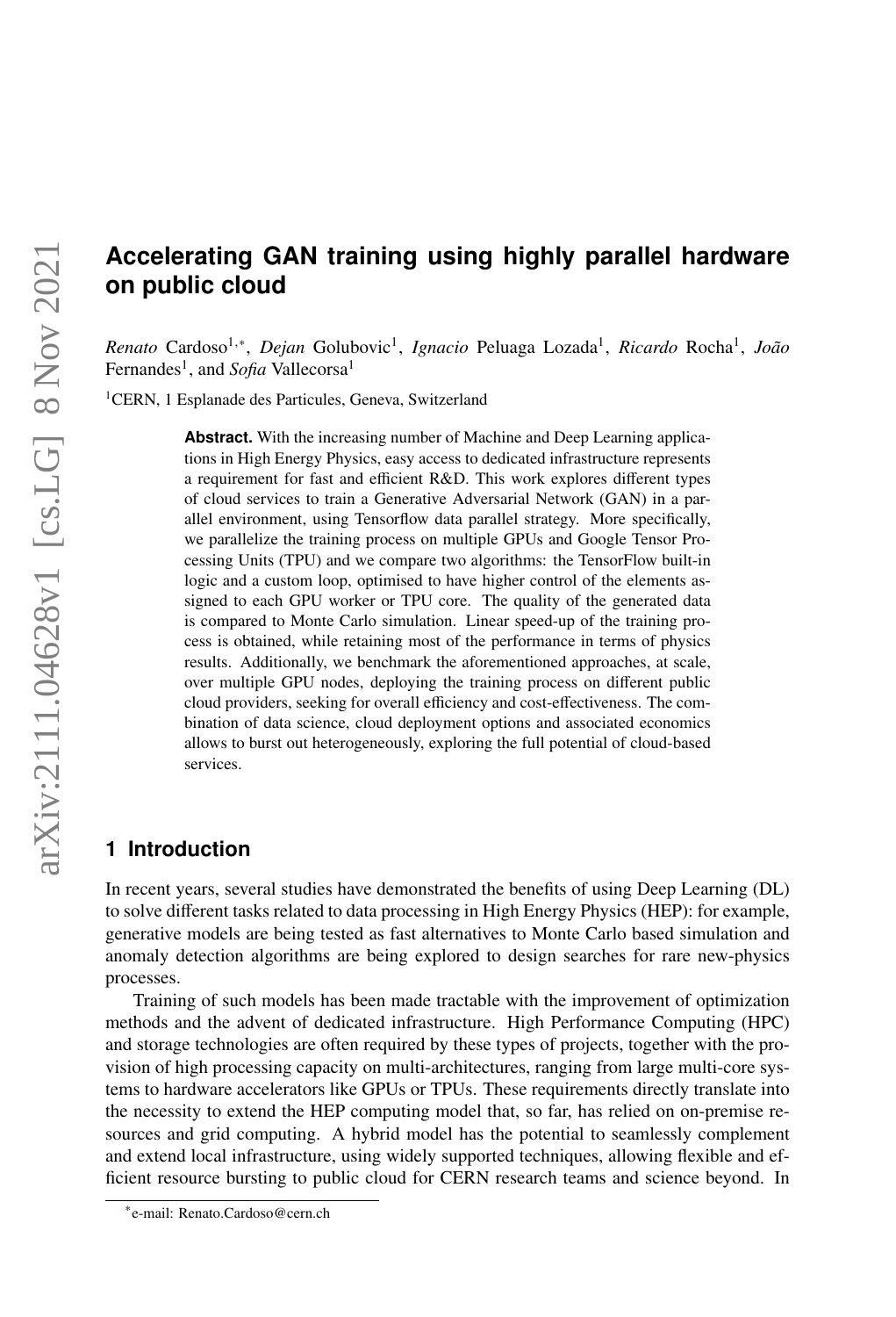this context, our work explores the deployment of HEP DL models on native cloud-based frameworks, with well-established industry support and large communities, whilst, at the same time, integrate it with the ongoing work to transparently and generically burst CERN on-premises infrastructure to public clouds. For this reason, in addition to the optimisation of the specific physics use case, we provide relevant feedback on the most efficient models to develop an end-to-end integrated strategy that includes cost prediction and optimization when consuming public cloud resources at scale, for scientific research. The development and optimisation of deep generative models as fast simulation solutions is one of the most important research directions as far as DL for HEP is concerned. HEP experiments rely heavily on simulations in order to model complex processes and describe detectors response: the classical Monte Carlo approach can reproduce theoretical expectations with a high level of precision, but it is extremely demanding in terms of computing resources [\[1\]](#page-9-0). For this reason, different strategies trading some physics accuracy for speed are being developed as fast simulation techniques and deep generative models are today among the most promising solutions [\[2](#page-9-1)[–5\]](#page-9-2). This work focuses on 3DGAN [\[6\]](#page-9-3): a three-dimensional convolutional Generative Adversarial Network (GAN) that is being optimised for the simulation of electromagnetic calorimeters. This work summarises the specific development required by the 3DGAN architecture and the adversarial training process for efficient data parallel training on Google TPUs and multiple GPUs setups. It also details the effect of distributed and mixed-precision training (on TPUs) on 3DGAN physics performance: this aspect is essential to ensure that the performance of complex simulations tasks (such as the GAN generation process) is preserved at an acceptable level. In addition, we describe the 3DGAN training deployment on public cloud providers (Google Cloud Platform (GCP) and Microsoft Azure) comparing different approaches, based on Kubernetes, Kubeflow and the Azure Machine Learning service. Our deployments are among the first examples of establishing an innovative hybrid platform successfully deploying scientific deep learning workloads on public clouds at large scale [\[7\]](#page-9-4).

# **2 Generative Adversarial Networks in High Energy Physics**

Generative models represent a fundamental part of deep learning and GANs [\[8\]](#page-10-0), in particular, can generate sharp and realistic images with high resolution [\[9,](#page-10-1) [10\]](#page-10-2). In HEP, most GAN applications address the problem of calorimeters simulation. The LaGAN [\[11\]](#page-10-3) and CaloGAN [\[12\]](#page-10-4) models first introduced GAN for simulating simplified detectors; since then, multiple prototypes have been developed [\[4,](#page-9-5) [5,](#page-9-2) [13\]](#page-10-5). While distributed deep neural networks training is a well-established field, with multiple approaches thoroughly investigated and state-of-the-art solutions widely spread, the specific GAN use case is still a relatively new research subject: [\[14\]](#page-10-6) represents a notable example at large scale, while additional work can be found in [\[15,](#page-10-7) [16\]](#page-10-8). Low precision computation (int8, float16, bfloat16) is another active research field, aimed at reducing computing resources, mostly targeted to speed-up inference: models are trained in float32 precision, on multi-node clusters, quantized to lower precision and then loaded on light-weight devices such as edge-devices. Lower precision formats can be used at training time as well, in combination with full precision float32 in order to maintain the level of accuracy (mixed precision training) [\[17,](#page-10-9) [18\]](#page-10-10).

Details about the 3DGAN model can be found in [\[6\]](#page-9-3): it represents the first proof of concept on using 3D convolutional GANs to simulate high granularity calorimeters. The 3DGAN model uses an ACGAN-like [\[19\]](#page-10-11) approach to introduce physics constraints and improve image fidelity: in particular, two quantities, representing the particle energy, *EP*, and its trajectory, measured by the angle  $\theta$ , are used as input to the generation step. In general terms, simulating samples using generative models is much faster than using a Monte Carlo approach. In the case of 3DGAN, a several orders of magnitude speed-up is observed with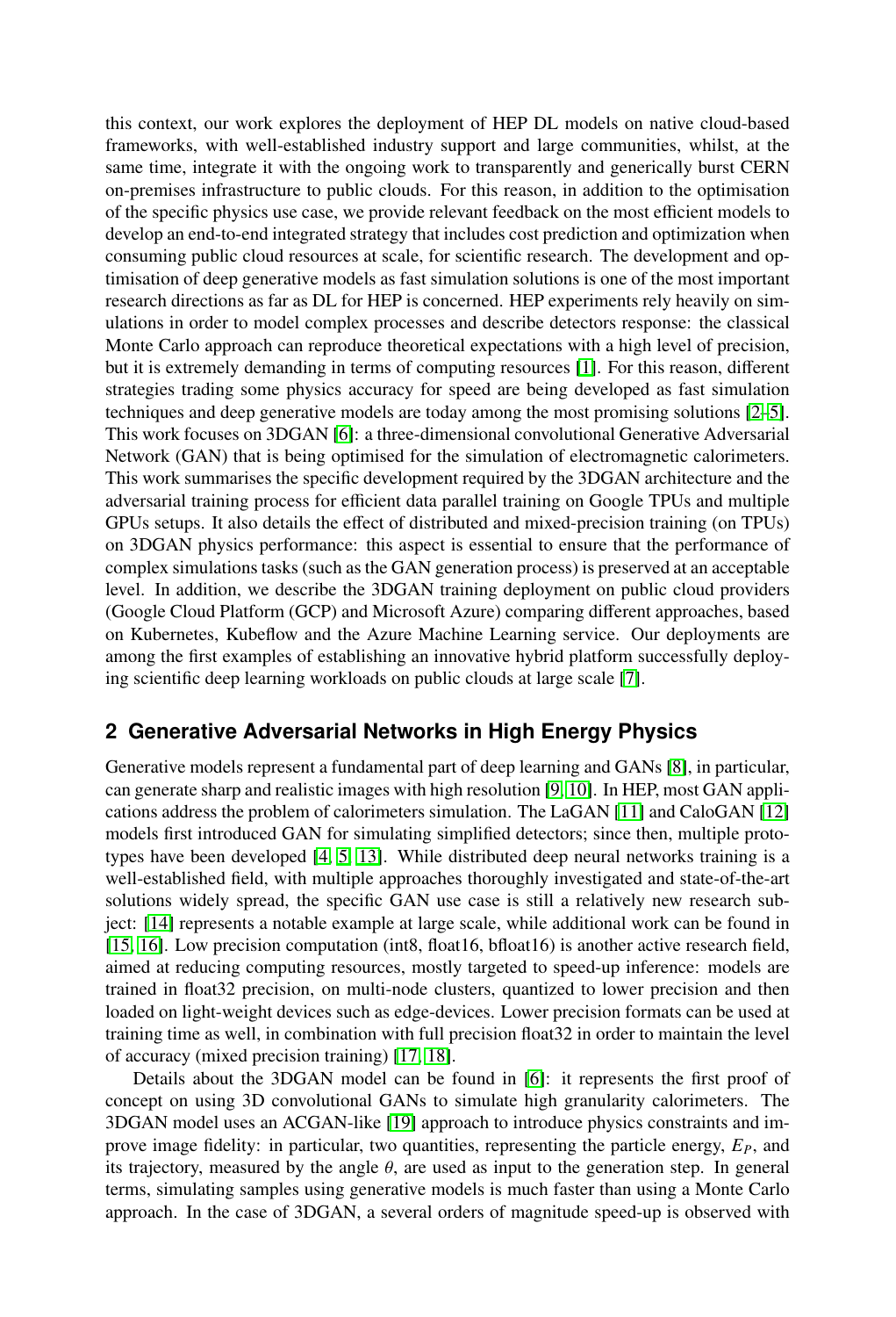respect to the HEP Monte Carlo state-of-the-art [\[20\]](#page-10-12): a 67000x speed-up has been recently achieved using int8 quantized inference on Intel Xeon Cascade Lake [\[21\]](#page-10-13). The training process is however very time consuming: an entire week is needed in order to train the model to convergence using a single NVIDIA V100 GPU and therefore a distributed training approach is essential [\[22\]](#page-10-14).

### **3 The adversarial training process acceleration**

The Tensorflow 2.3 *distribute.Strategy* API runs the training process across a single node with multiple GPUs, multiple nodes, as well as multiple TPU cores, while ensuring portability with minimal code changes; the downside is that only graph mode is available on TPUs, whereas time penalties are introduced in eager mode on GPUs. This work relies on the *mirrored strategy*, that implements synchronous parallel training over multiple GPUs on a single node; the *multi-worker mirrored strategy*, which extends it across multiple nodes and the *TPU strategy*, that implements synchronous training on TPUs, using its own, optimised, *All\_reduce* and collective operations [\[23\]](#page-10-15).

The 3DGAN adversarial training, shown in Algorithm [1,](#page-2-0) trains, alternately, the discriminator and generator networks an equal number of times. It includes several steps to initialise the generation process, train the discriminator network on real and fake data and, finally, the generator itself.

<span id="page-2-0"></span>

| Algorithm 1 The 3DGAN training process |  |  |
|----------------------------------------|--|--|
|----------------------------------------|--|--|

| for $N_{epochs}$ do                                                                  |
|--------------------------------------------------------------------------------------|
| for $N_{batches}$ do                                                                 |
| get 3D image batch                                                                   |
| get labels: $E_p$ , $E_{CAL}$ , $\theta$                                             |
| generator input: sample latent noise batch and concatenate(noise, $E_n$ , $\theta$ ) |
| generate fake 3D image batch                                                         |
| calculate fake $E_{CAI}$ batch                                                       |
| train discriminator on real batch                                                    |
| train discriminator on fake batch                                                    |
| for 2 do                                                                             |
| get labels: $E_p$ , $E_{CAL}$ , $\theta$                                             |
| generator input: sample latent noise batch and concatenate(noise, $E_p$ , $\theta$ ) |
| train the generator                                                                  |
| end for                                                                              |
| end for                                                                              |
| end for                                                                              |

Algorithm [1](#page-2-0) can be implemented using standard training APIs, such as *keras.train\_on\_batch* or custom training loops. In the first case, the distribution logic is built-in and only the batch size is manually updated according to the number of parallel replicas. Taking a look at the pseudo-code in Algorithm [1,](#page-2-0) it is evident that the generator input initialization steps are not distributed by *keras.train\_on\_batch*: they are sequentially run and end up being a bottleneck when the number of replicas increases. This effect is shown in Figure [1:](#page-3-0) the discriminator training time (per batch) stays the same while increasing the number of GPUs, with a small increase due to reduce and broadcast operations. On the other hand, the generator initialisation time increases linearly with the number of GPUs, since it is sequentially run.

In order to reduce this bottleneck, we rewrite Algorithm [1](#page-2-0) as a custom training loop, using Tensorflow *tf.function* to explicitly redefine the forward step in training mode. In addition, the *tf.function* includes all previously sequential steps. At this point, the remaining bottleneck is represented by the data pre-processing and distribution steps. In order to address this issue, we rely on some important advantages related to using a customised training loop: loading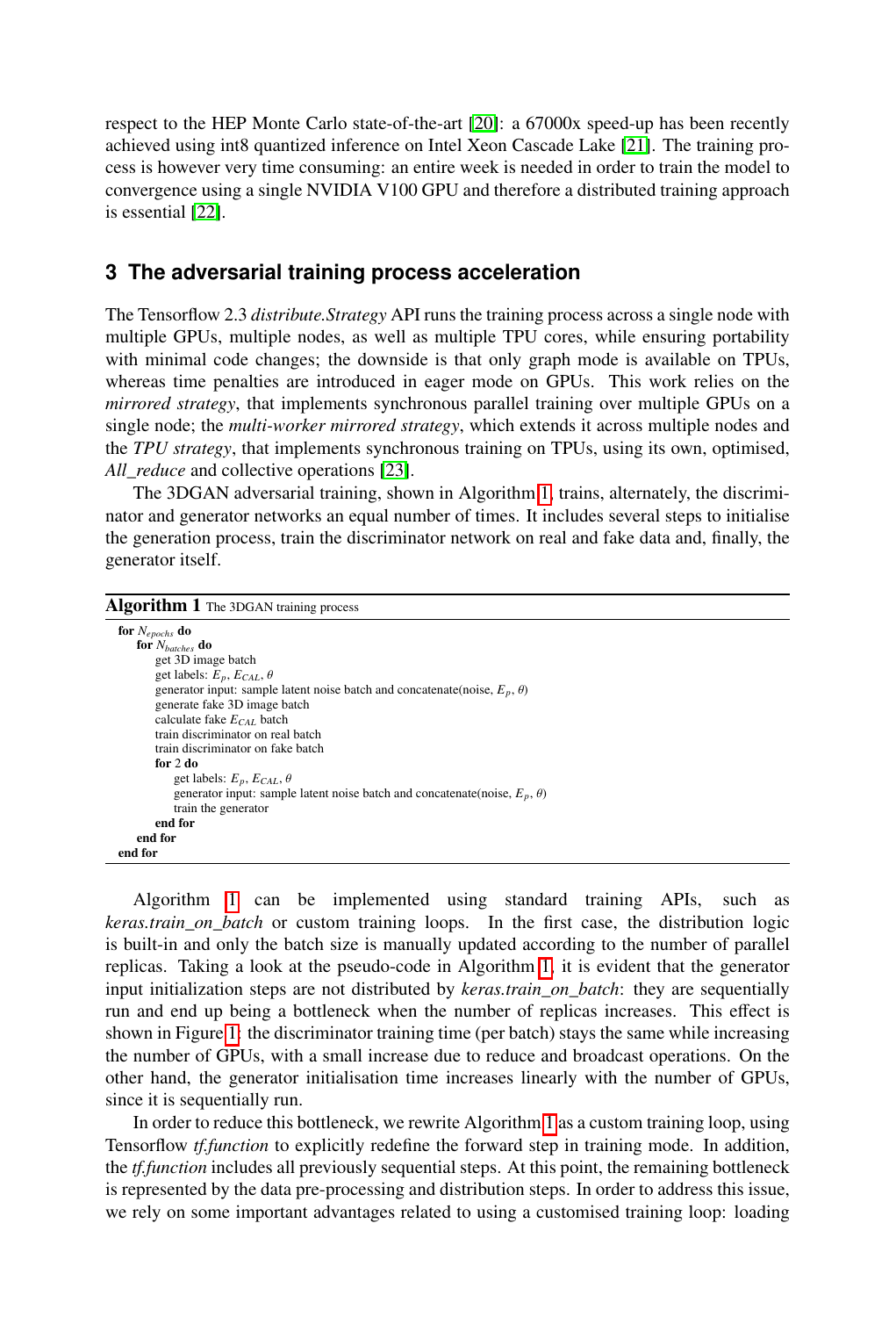<span id="page-3-0"></span>

Figure 1: (left) Discriminator training times divided between processing, real data training and fake data training. (right) Generator training times. Times are quoted for one data batch.

data directly to the accelerators (GPUs and TPUs) and running data preparation (batching and shuffling) on the CPU host while the GPUs/TPUs are training. More specifically, we convert the original HDF5 data to the native tensor format, TF Records, and introduce iterators instead of manually instantiating batches on the CPU host. This final optimisation step yields results we discuss in the next section for TPUs and in section [5](#page-4-0) for a larger number of GPUs on Google Cloud Platform (GCP) and Microsoft Azure clouds.

### **4 Training on Google Tensor Processing Units**

Application-specific integrated circuits (ASICs), such as Google Tensor Processing Units (TPUs) dedicated to ML/DL workloads, are being developed with the objective of accelerating matrix multiplication. In order to have efficient communication across TPUs, Google implements a 2D Torus topology by using Inter-Core Interconnect (ICI) links that enable a direct connection between chips and simplify the rack-level deployment. In addition, the v2 and v3 TPUs use two cores per chip, further decreasing the latency with respect to single-core chips. In particular, each TPU core contains a 128x128 matrix multiplier unit (MXU) which uses systolic arrays.

Google TPUs use bfloat16 for MXU calculations, in order to accelerate data processing while, at the same time, maintaining a high level of accuracy. To fully exploit bfloat16, the Tensorflow XLA compiler maps TPU dependent instructions while also targeting CPU and GPUs instructions. The XLA compiler analyses the code and optimises the data transfer among different TPU elements, maps concurrent instructions in different parts of the TPU hardware and increases the ICI communication capabilities between TPU cores. All these optimisation steps occur during the first *tf.function* iteration, which in consequence, is slower. For this reason we quote average results excluding the first batch.

#### **4.1 Results**

Our initial test is run on 8 cores TPUs, using a batch size  $BS = 128$  in order to match the design MXU dimension. Results for v2 and v3 TPUs are compared in figure [2:](#page-4-1) using the double core v3 TPU we obtain 2x speed-up on the epoch training time. Figure [2](#page-4-1) also shows, on the center panel, the batch size impact on training time on 8 cores v3 TPU: a batch size  $BS = 64$  is under utilising the MXU capacity and, therefore, it is processed in the same amount of time as a 128 batch; on the other hand,  $BS = 256$ , which is double the optimal size, is processed using twice the time. Figure [2,](#page-4-1) right panel, shows weak scaling results, obtained using a  $BS = 128$  batch size on v3 TPUs with a number of cores ranging from 8 to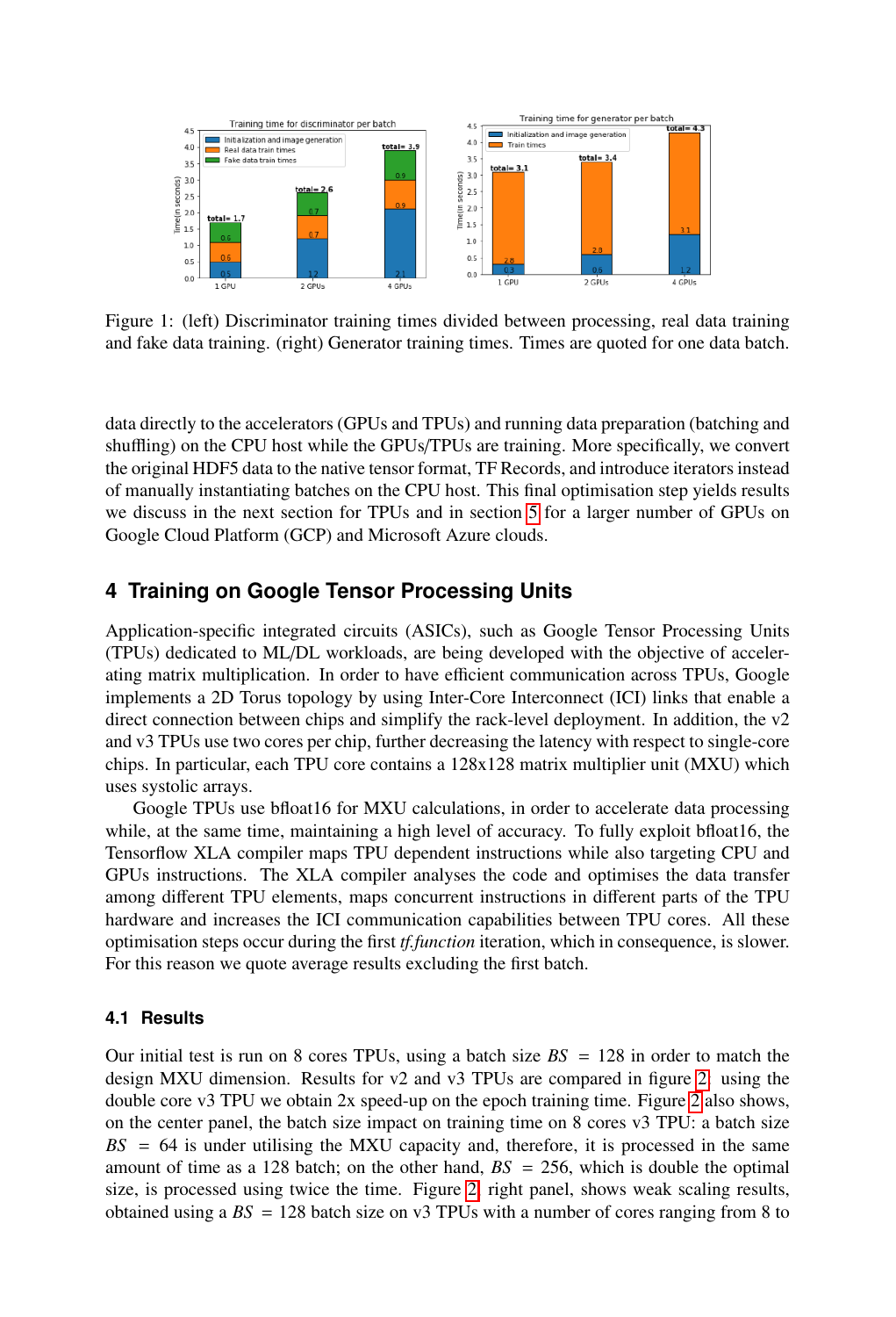<span id="page-4-1"></span>

Figure 2: (left) Time per epoch (in seconds) on 8 cores v2 and v3 TPU, *BS* = 128. (center) Time per epoch (in seconds) on 8 cores v3 TPU for batch sizes  $BS = 64, 128, 256$ . (right) Measured training time per epoch (in seconds) compared to the theoretical linear speed-up.

128: the time per epoch scales linearly. Running on a 128 cores TPU, reduces the training time per epoch to about 30 seconds, allowing 3DGAN to train to convergence in a little more than one hour. As mentioned above, preserving the fidelity of the synthetic images is critical, when accelerating training. In order to verify this constraint, we validate the quality of the generated images against Monte Carlo simulation: the left panel on figure [3](#page-4-2) shows the calorimeter energy response along the longitudinal plane. It can be noticed, that while the GAN model seems to slightly distort the response toward the left side of the distribution, the agreement remains overall very good.

<span id="page-4-2"></span>

Figure 3: Calorimeter energy response. The GAN prediction is in blue, Monte Carlo in red. (left) Along the detector longitudinal plane. (center) Along the detector transverse plane in linear scale and (right) logarithmic scale.

The energy response along the transverse plane, shown in the center panel of figure [3,](#page-4-2) is also optimally reproduced, both in the central calorimeter cells (the distribution bulk highlighted in the linear scale plot) and at the volume edges (shown in the logarithmic scale plot).

To further analyse the results obtained, a profiling tool was employed using tensorboard. The program is mostly compute bound, in fact the TPUs are only idle 0.7% of the time, with 38% of the time being used for the forward-pass (represented as the functional models), 61% for back-propagation (the gradient tapes) and 0.2% for *AllReduce*.

On the other hand, analysis on the GPUs shows an increase on the idle time to around 2.9%, for a higher number of GPUs, this is due to an increase in the time it takes to do the *AllReduce* operation, which occurs after every gradient tape operation shown in the profile.

# <span id="page-4-0"></span>**5 Automated deployment using public cloud services**

Training deep generative models for simulation is a workload that fits well the public cloud for multiple reasons. First of all, training is done periodically and can greatly benefit from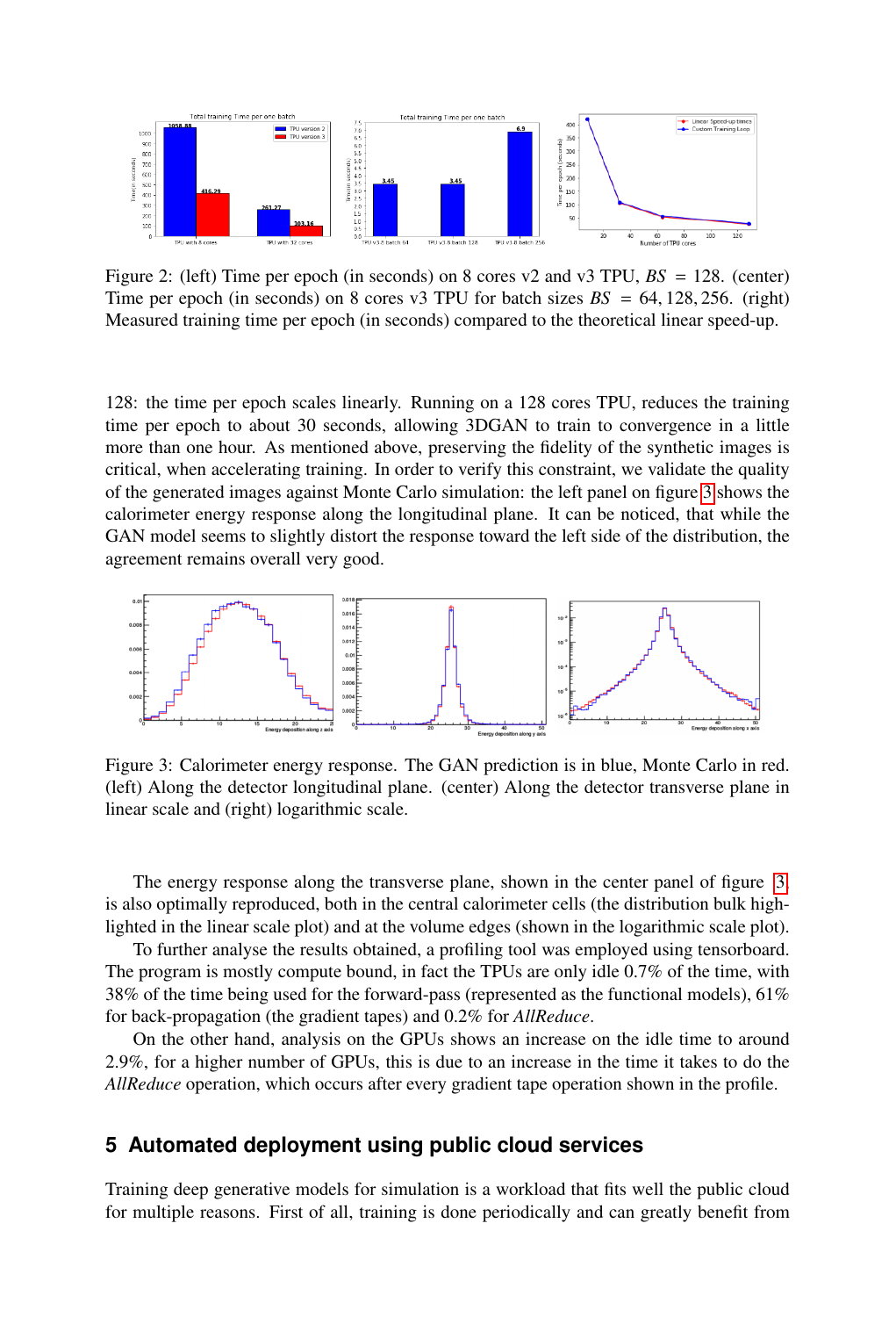the use of on-demand resources when a longer-term investment on-premises cannot be justified. Secondly the availability of a large number of GPUs, often a scarce resource on data centers on-premises, as well as access to the most recent architectures. Finally, the access to specialized accelerators such as Google TPUs and Graphcore IPUs, that are vendor specific, allowing for a generic unlocked deployment strategy, whilst at the same time, benefiting from a side-by-side comparison.

The deployment can take different approaches, including the low level management of virtual machines which keeps the burden of a significant fraction of the infrastructure management on the end user; on the other hand, one can also use open platforms such as Kubernetes, which offer APIs abstracting the infrastructure and delegating most of the operations to the cloud service itself, being available in all major public clouds; another possibility is to use MLaaS provided by the vendor, that normally consists in a PaaS optimised and dedicated to machine learning, such as the Azure Machine Learning service. Below, we describe and present results for the last two approaches.

#### **5.1 Google Cloud Platform with Kubeflow**

Our first setup relies on Kubeflow [\[24\]](#page-10-16). Our existing on-premises deployment and configuration was reused and directed to the Google Kubernetes Engine (GKE), Google Cloud's managed Kubernetes service offering, benefiting from the resources under CERN IT's Cloud Broker Pilot project (CloudBank EU)[\[25\]](#page-10-17). To monitor resource usage during training we rely on Prometheus and custom Grafana dashboards showing GPU power usage, memory usage, temperature and overall utilization.

The Kubernetes cluster includes multiple node groups, each of them with a profile where the number of GPUs per node varies from 1 to 8. This allows the evaluation of the penalty introduced from spreading the training across a larger number of nodes, as well as the penalty of increasing the density in a single node. Instances are of the n1-standard family, from n1-standard-4 for single GPU nodes to n1-standard-32 for 8 GPU nodes. All tests rely on preemptible instances, which are low SLA resources living for a maximum of 24 hours that can be deleted at any point if capacity is reclaimed - but are over 3 times cheaper compared to reserved instances for V100 GPUs. No reclaim was experienced during the full set of tests performed.

#### 5.1.1 Experiments and Results

In the initial set of runs, the goal is to determine an optimal batch size for training the neural network. Higher batch sizes mean less steps to complete the entire data set, which results in faster completion of the training. Though smaller batch sizes can yield to better generalization performance, in this case we tolerate a small loss of generalization performance (as discussed in section [5.2\)](#page-7-0). From the hardware perspective, higher batch sizes offer better utilization of GPUs by exploiting advantages of the hardware. For the purpose of the paper, as models are being trained on enterprise machine learning platforms, it is important to provide maximum utilization of resources in order to minimize the cost for training jobs. This experiment is conducted by fixing the number of nodes (4), GPUs per node (8) and the number of epochs (5). The only hyper-parameter varying is the batch size. Batch sizes are selected to be multiples of 2 due to the GPU Single Instruction Multiple Data (SIMD) organization. Minimum batch size is 16, since it is sufficiently small to provide good generalization performance. The maximum batch size (96) is selected to fit the GPU memory. As expected, the training times are reduced when using larger batches. The increase in performance is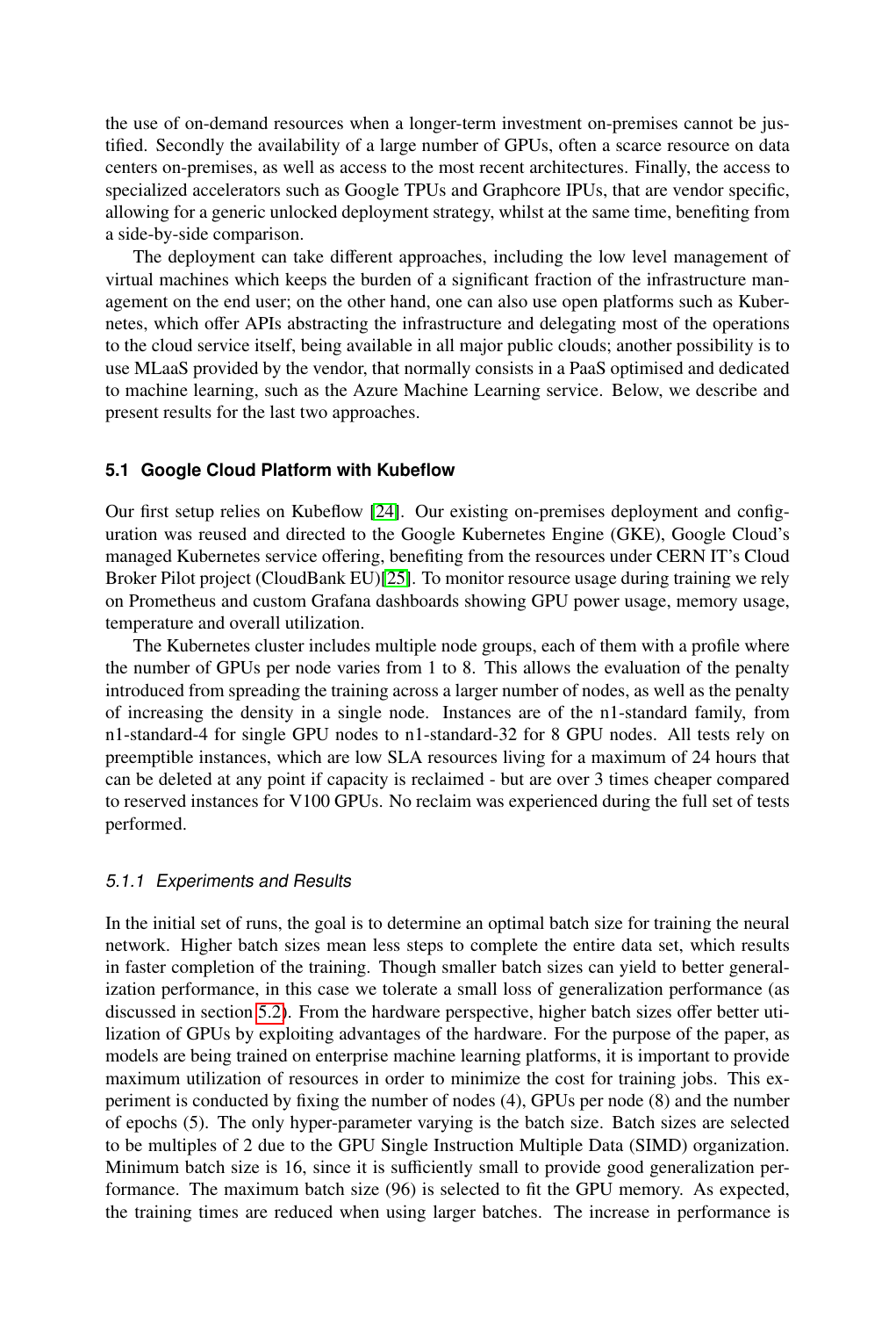<span id="page-6-0"></span>

Figure 4: (left) Impact of batch size on time to perform one epoch of training. (center) Impact of various combinations of hardware layout and TF worker configuration on time to perform one epoch of training. Orange represents the first set of runs, where hardware configuration is fixed with 4 nodes with 8 GPUs each, while number of workers and GPUs per worker change. Blue represents the second set of runs where number of workers and GPUs per worker correspond to number of nodes and GPUs per node. (right) Batch processing times for the second epoch of training using hardware layout with 4 nodes with 8 GPUs per node. Orange represents the batch processing times when number of workers is 32 and each worker has 1 GPU, Blue represents the batch processing times when number of workers is 4 and each worker has 8 GPUs.

prominent between batch size of 16 and 32. With batch sizes of 64 and 80 the difference is almost negligible.

As described in the infrastructure chapter, the cluster being used can be configured with a different number of nodes and GPUs per node. In this experiment, we select the optimal layout with respect to the TensorFlow distributed training setup, including the number of GPUs per node, TensorFlow workers and number of GPUs in each worker. The objective is to understand the impact of communication overhead in the TensorFlow distributed setup. The experiment has two sets of runs using a total of 32 GPUs. In the first set the number of nodes (4) and the number of GPUs per node (8) are fixed. Different combinations of workers are selected: 32 workers with 1 GPU each, 16 workers with 2 GPUs each, 8 workers with 4 GPUs each and 4 workers with 8 GPUs each. In the second set the number of nodes and GPUs per node varies: 32 nodes with 1 GPU each, 16 nodes with 2 GPUs each, 8 nodes with 4 GPUs each and 4 nodes with 8 GPUs each. The workers configuration follows the nodes configuration and is the same as in the previous run: 32 workers with 1 GPUs each, 16 workers with 2 GPUs each, 8 workers with 4 GPUs each and 4 workers with 8 GPUs each. Essentially, the same set of worker configurations is run on a different hardware layout. The results in figure [4,](#page-6-0) on the right, show that the impact of different hardware configurations is not huge across the runs. The last three runs from both sets show times that differ by less than 3 seconds. The first run in both sets (32 workers with 1 GPU each) shows a significant increase in time, meaning the optimal configuration should not strive for less GPUs per node and less GPUs per worker. The best results are achieved when the number of workers matches the number of nodes and the number of GPUs per worker matches the number of GPUs per node. In subsequent experiments this setup will be used.

It was also observed that a higher number of workers introduces instability in the processing time per one batch, leading to instability in the processing time per one epoch and a less predictable time for the entire run completion. With a run with 32 workers, the variation in batch processing time is significant compared to the run with 4 workers. This goes in favor of avoiding higher number of workers and focusing on using nodes with as many GPUs as possible.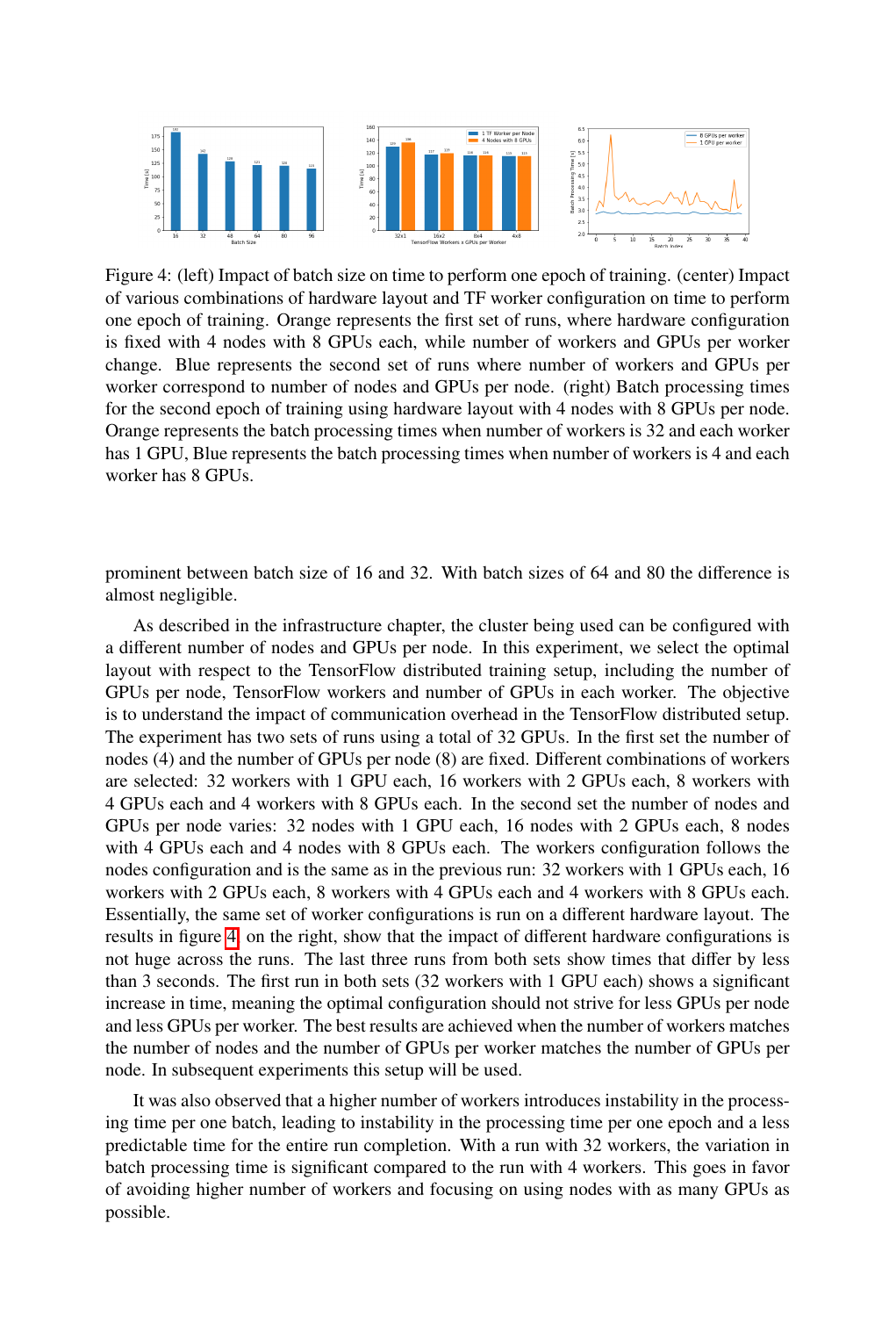<span id="page-7-1"></span>

Figure 5: (left) The impact of increasing number of total GPUs assigned to workers on time to process one epoch of training. (right) Cost of running one epoch on the Google Cloud Platform. The cost per epoch remains similar for all GPU combinations, though the training time improves almost linearly.

We next determine how the performance changes with the increased number of GPUs available to workers. This set of runs strives for maximum utilization of the maximum number of GPUs available. Building on the previous tests a batch size of 96 and one worker per node are selected, varying only the number of nodes and GPUs per node. The performance improvement is close to linear with a slight drop when moving to 128 GPUs, which are positive results regarding TensorFlow's distributed training capabilities to scale workloads horizontally (see figure [5\)](#page-7-1). This is particularly true when combined with Kubeflow and the ease of configuration and automation of the training process in large infrastructures.

#### 5.1.2 Cost Analysis Overview

An important point when using public cloud resources is to understand upfront the costs involved in order to reach optimal service settings and configurations and, consequently, maximize cost effectiveness to reach a sustainable position. The infrastructure costs during the tests on Google Cloud Platform are driven by the cost of the GPUs, with virtual machines accounting for less than 5% of the total. Below, we present the numbers for using 2 to 128 GPUs and for a subset of TPU configurations. The calculation is done taking the training time of one epoch against the hourly GPU costs in region *europe-west4* and include both reserved and preemptible options. It should be noted that when using reserved instances it is possible to apply for sustained or committed-use discounts which reduce the difference to preemptible instances costs. A few points are worth noting (figure [5,](#page-7-1) right panel): the cost per epoch remains similar when increasing the number of GPUs, while the training time is reduced up to 52 times for 128 GPUs (almost linear up to 64 GPUs); using preemptible GPUs can allow for significant cost savings and should be used whenever possible; finally, the best results are achieved using preemptible TPU v3-8, which are 2.4 times cheaper than their GPU equivalent, considering the training time. This is an interesting result that positions TPUs as a cost-effective option combined with their potential to reduce the overall training time. Preemptible TPUs are only available up to 8 cores, with the reserved instance costs being less attractive. As an example, the overall training cost with 128 GPUs is the same as TPU v3-32, but it takes half the time. Future work will include a comparison with a larger number of TPU cores.

#### <span id="page-7-0"></span>**5.2 Microsoft Azure with Azure's Machine Learning Service**

In the case of Microsoft Azure cloud, the 3DGAN deployment makes use of the Azure Machine Learning service [\[26\]](#page-10-18) offered through CERN openlab's Azure cloud research enroll-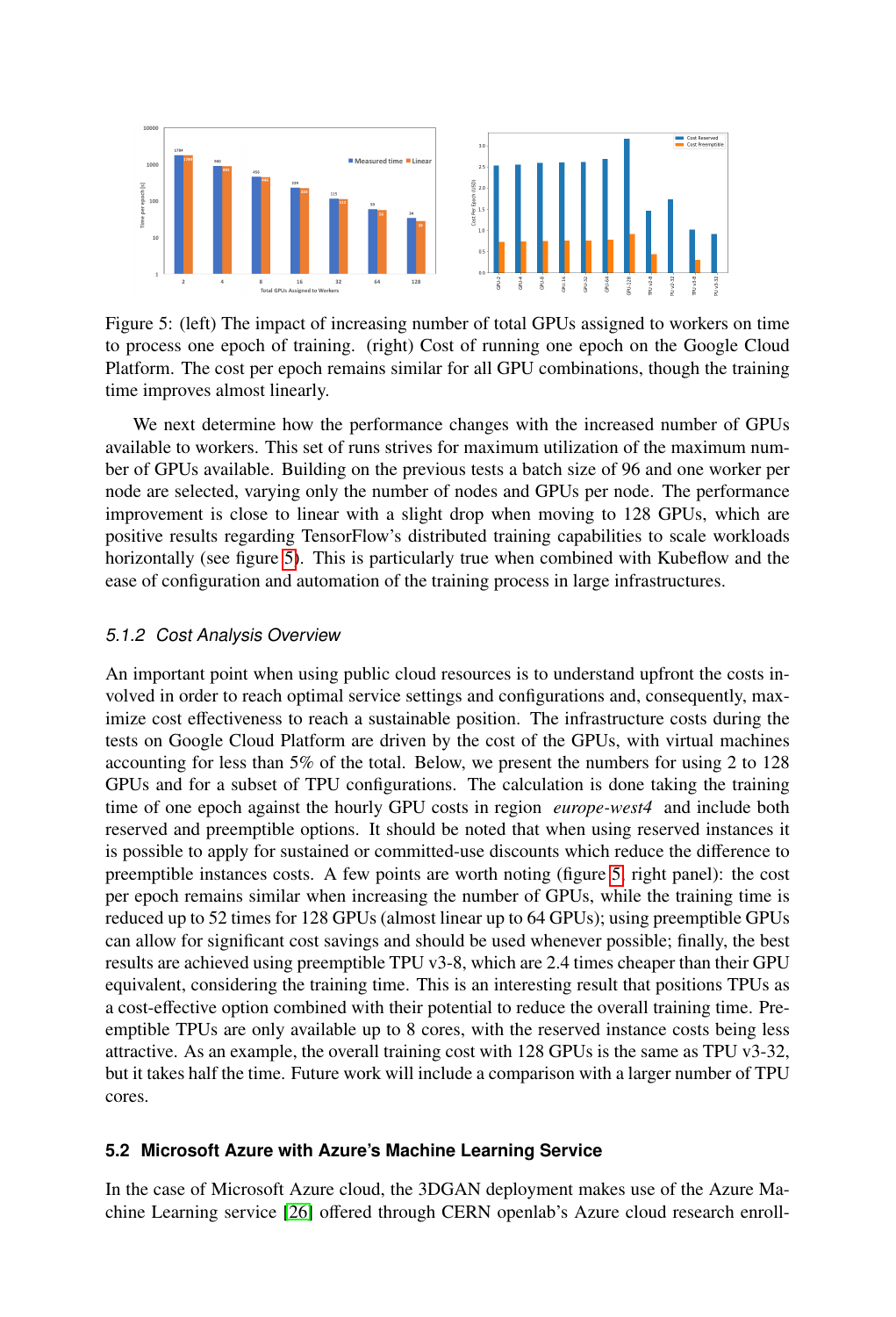<span id="page-8-0"></span>

Figure 6: (left) Microsoft Azure training time per epoch for a *BS* = 64 batch size. (right) Azure ML service automatic optimisation performance compared to manual cache and prefetch implementation. All times are measured in seconds.

<span id="page-8-1"></span>

Figure 7: Calorimeter energy response as predicted by 64 GPUs GAN (blue) and Monte Carlo (red). (left) Distribution along the detector transverse plane in logarithmic scale.(right) Distribution along the calorimeter depth in linear scale.

ment. The service allows the user to be abstracted from the underlying infrastructure detail, since hardware is a managed component of the service stack. This means, essentially, that the job needs to be configured while the provisioning of the compute cluster is entirely operationalised by the Azure Machine Learning service, as part of the created deployment workflow. The interaction with the Azure ML service can be done using different ways such as Web interface, CLI and SDK. In this case, the SDK approach is preferred because of its wider support. It provides a space, called Workspace, where the user can manage the different run submissions. A detailed description of the general architecture can be found in [\[26\]](#page-10-18). For our tests, we use GPU-powered nodes with 24 vCPU cores, 448 GiB memory and 4 V100 GPU. The 3DGAN training time scales very close to linear up to a total of 16 nodes (64 GPUs). Azure ML automatically optimises the data set management, in aspects such as caching, pre-fetching and parallel data loading according to the hardware infrastructure setup. In figure [6,](#page-8-0) right panel, we verify that manually modifying caching, pre-fetching and auto-tuning features in Tensorflow does not improve on the train time performance. In terms of image fidelity, the work in [\[15\]](#page-10-7) has shown that data parallel training can affect the quality of the images especially at the border of the detector sensitive region. Indeed, in figure [7,](#page-8-1) on the left, the calorimeter energy response in the detector transverse plane shows a similar performance degradation at the edges of the energy distribution. The amount of energy deposited in this region is orders of magnitudes smaller than in the central pixels; it is therefore much harder for the GAN to correctly predict it. It should be noted, however, that this behaviour does not critically affect physics applications, since such small energy deposits are usually neglected. On the other hand, the slight shift of the longitudinal energy distribution, on the right in figure [7,](#page-8-1) is significant and additional optimisation is needed in order to reduce this effect.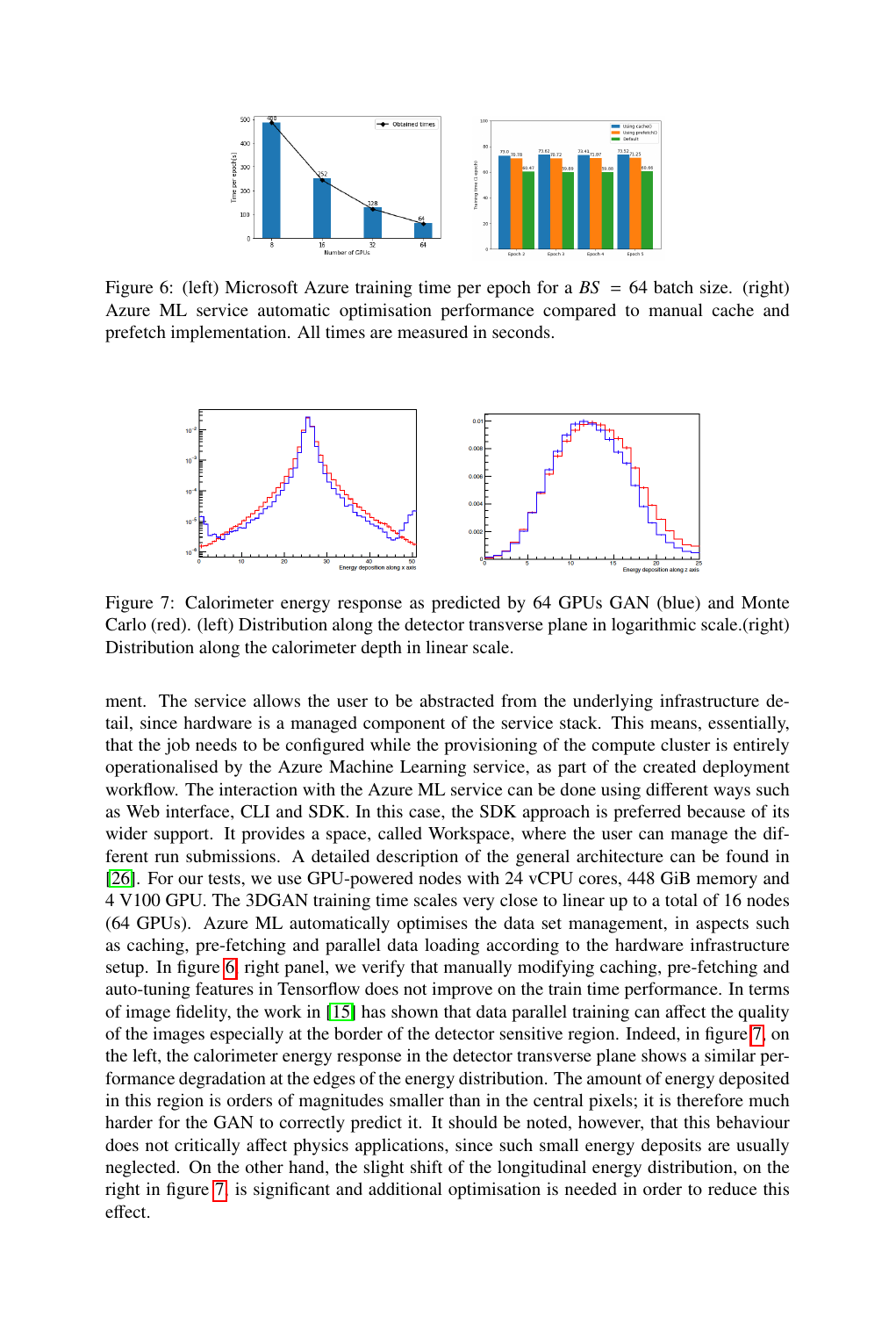The experiments on The CERN openlab Azure enrollment were performed using an Azure credits grant, currently evolving to provide capabilities for realistic analysis and overall resource costing optimisation. These capabilities were not yet ready at the time this paper was produced and for this reason we defer any cost analysis to future studies.

# **6 Conclusions and Future Plans**

With Deep Learning models in the HEP domain becoming more complex, computational requirements increase, triggering the need to consider HPCaaS and MLaaS offers in the public cloud. This work presents results of the first deployment of a three-dimensional convolutional GAN for detector simulation on TPUs, demonstrating an efficient parallelization of the adversarial training process: the 3DGAN training time is brought down from about a week to around one hour. This result enables large architecture hyper-parameter scans to run in just a few days (instead of weeks) and, therefore, it greatly extends the range of detector geometries than can be simulated by the 3DGAN model. Validation against Monte Carlo shows a slight over-estimation of the energy distribution along the edges of the detector sensitive volume for a large number of nodes (above 64 GPUs): simple strategies, typically employed to ease the effect of increasing global batch sizes are not sufficient to improve convergence at scale. We are currently investigating several different directions, such as the role played by the batch normalisation layer, which is one of the components greatly affecting the 3DGAN model performance [\[6\]](#page-9-3). In addition to the physics result, this work demonstrates the deployment of scientific DL workloads using public cloud services, complementing the on-premises infrastructure offers in use by research organisations. This is achieved by exploring innovative, open hybrid provisioning and orchestration models, profiting from the technological potential of each cloud provider, unlocked from any particular commercial vendor or provisioning model. Although public cloud services are offered in the general market as commodity services, they must be validated for research use cases technically but also in terms of cost optimisation requirements. These elements combined, as part of a global strategy when scaling out on-demand heterogeneously, can profit from the full potential of cloud-based services that are evolving from basic elastic provisioning of virtual resources, to a transparent and adaptive smart continuum. These possibilities must be assessed with close alignment across performance, usability and economics, considering complexities such as type of resources, data movement patterns, optimisation of architectures adapted to the scientific workloads, provisioning lock-in risks in and also data processing aspects to achieve a long-term sustainable position. Future work will continue to explore models of resources combination from specific vendors and explore seamless orchestration of resources federated across multiple cloud providers, combining technical and cost-effectiveness requirements. In addition, data governance aspects will also be considered, ensure the presence of a set of technical measures to guarantee adequacy with current legislation (e.g. GDPR and Free Flow of data).

## **References**

- <span id="page-9-0"></span>[1] J. Albrecht et al., Computing and Software for Big Science 3, 7 (2019)
- <span id="page-9-1"></span>[2] M. Erdmann et al., arXiv preprint arXiv:1807.01954 (2018)
- [3] V. Chekalina et al., arXiv preprint arXiv:1812.01319 (2018)
- <span id="page-9-5"></span>[4] Erdmann et al., Comput Softw Big Sci 3 (2019)
- <span id="page-9-2"></span>[5] A. Ghosh (ATLAS Collaboration), Tech. rep., CERN, Geneva (2019)
- <span id="page-9-3"></span>[6] G. Khattak et al., in *18th IEEE ICMLA Conference* (2019)
- <span id="page-9-4"></span>[7] R. Rocha, L. Heinrich, Kubecon - CloudNativeCon Europe 2019 (2019)